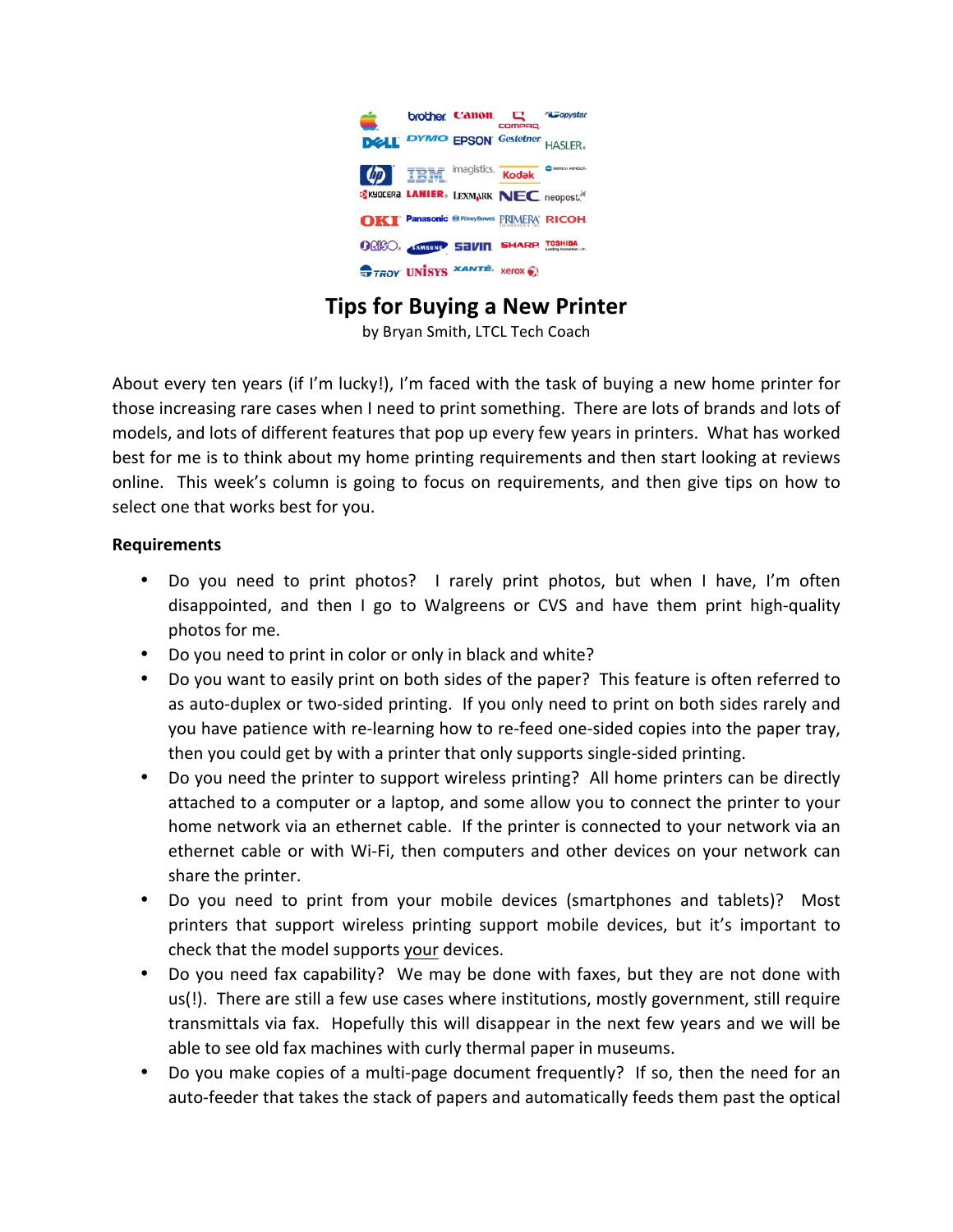scanner can be quite useful. Else, you will be forced to place each page on the scan bed one-at-a-time. And some auto-feeders even support two-sided documents (this is a feature found on the highest-end models which are typically used in commercial office settings).

• Is the footprint, i.e., size dimensions, of the printer an important factor? While the width and depth of home printers don't vary wildly, some printers are quite tall. Some very basic printers are small enough to fit into a medium-sized drawer.

There are other features and functions, but I think the ones above are the biggies.

# **Budget**

What is your budget? I know for me, the answer is "as low as possible, but I don't want to be unhappy or buy another printer anytime soon!" There are really two budgetary concerns

- Cost of acquisition. What is the purchase price of the printer? All printers come ready to print, meaning that they come with ink or toner, so this is the cost to start printing.
- Cost of ownership. What is the cost per page or per year, including paper? This is where manufacturers sometimes play a little game. They may sell the printer at very low prices/margins to get you to buy the printer, and then sell you ink at very high prices/margins that could cost as much as half the price of the printer! Yikes. Many review sites will estimate the cost-per-page or ink cost/year for printers, and they can range from 1.5 cents per page up to 10 cents or more per page, depending on what you are printing (black text printing is cheaper than printing a high resolution color picture). So, if you are printing a lot, this is a very important consideration.

You might also find "ink subscriptions" from brands, and especially from office supply stores. They almost feel like extended warranties when I hear the salesperson describe them to me. For some, it's a great deal – especially if you print a lot. But do the math – calculate how much you will print because maybe you will only need new ink cartridges every 18 months like me.

### **Brands**

It's hard to shop just by brand. If you look at printer reviews, like from Consumer Reports, some brands have "excellent" models and they also have "not recommended" models. I have also witnessed that some years, one brand may have the best reviews and the following year, that same manufacturer has the worst models. I guess what I'm saying is that brand loyalty may not get you the best printer when it's time for your purchase.

### **Store versus Online Purchasing**

In a perfect world, we would have time to research the best printer and then wait for the best prices to occur when we purchase the printer on the very last day of our old printer's life. Ahh  $-$  bliss. But that's not reality. If your printer dies in the middle of page 1 and you need that hardcopy today, the store might be your only option. But never fear, with your requirements in